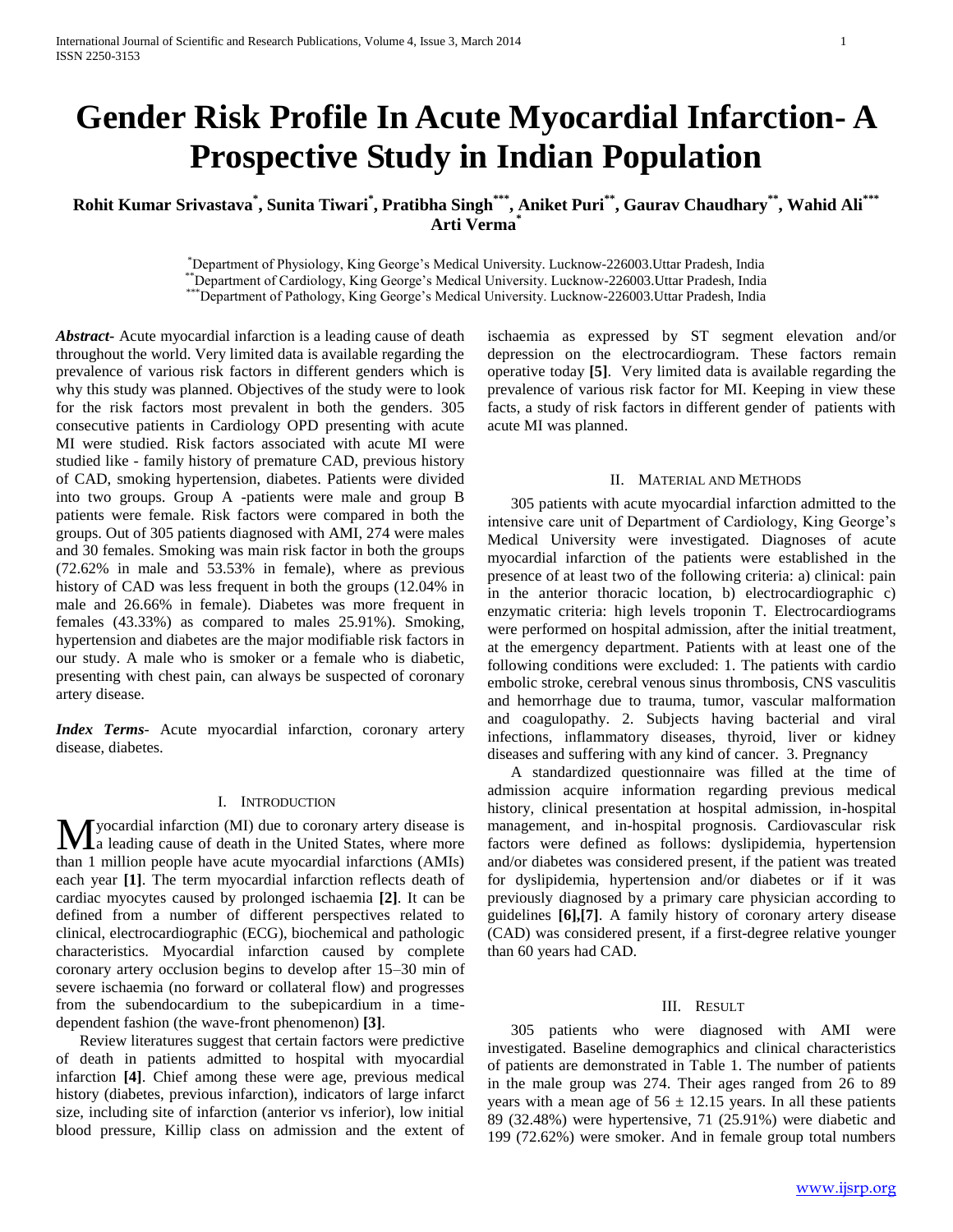of patients were 30. The age ranges of were 31-75 with a mean age of 62.58±10.69 (Table-1). In female patients hypertensive were 14 (46.66%), diabetic were 13 (43.33%) and smoker were 16 (53.33%).

**Table 1 various risk factors for AMI**

| <b>Variables</b>                 | <b>Male</b><br>$N = 274$ | Female<br>$N = 30$ |
|----------------------------------|--------------------------|--------------------|
| Mean age                         | $56.04 \pm 12.15$        | $62{\pm}10.69$     |
| <b>Diabetes</b>                  | 34 (12.40%)              | 7(23.33%)          |
| Smoking                          | 160 (58.39%)             | 14 (46.66%)        |
| Hypertension                     | 29 (10.58%)              | $3(10.00\%)$       |
| of<br>Family<br>history<br>CAD   | 38 (13.86%)              | 4 (13.33%0)        |
| Previous<br>of<br>history<br>CAD | 13 (4.74%)               | $2(6.66\%)$        |

 In both the groups previous history of CAD was least frequent (33, 12.04% in male and 8, 26.66% in female). When comparing diabetes as a risk factors female patients were more in number (male vs female, 13 (43.33% vs 71 (25.91%). (Table-1)

 When comparing the electrographic location of AMI in both groups, AWMI is the frequent in both sexes (130, 47.44% in male and 14, 46.66% in female). Whereas there were only 6 (2.18%) number of patients of LWMI and 3 (10%) number of patients of IWMI+RVMI, which was least in both the sexes. (Figure-2)



**Figure 1- Electrographic Location of AMI**

**†**AWMI- Anterior wall myocardial infarction, IWMI- Inferior wall myocardial infarction, PWMI- Posterior wall myocardial infarction, RVMI- Right ventricular myocardial infarction, LWMI- Lateral wall myocardial infarction

# IV. DISCUSSION

 In the case series studied, significant differences in risk factor between males and females presenting with AMI was observed. In acute myocardial infarction, in both sexes, smoking and

family history of CAD were the most prevalent risk factors, while previous history of CAD is least.

 In the present study smoking is the prominent risk factor in both the sexes. Evidence linking smoking to increased risk of myocardial infarction and death is incontrovertible, but the precise mechanisms responsible remain elusive. Morbidity and mortality in coronary artery disease is a consequence of a complex interplay between coronary atherosclerosis (fixed component) and superimposed factors such as vasomotor tone, platelet aggregation and intraluminal thrombosis (dynamic component). It is the dynamic components of this equation that contribute to abrupt or semiabrupt, transient or permanent coronary occlusion leading to acute myocardial infarction and possibly ischemic sudden cardiac death **[8],[9]** Smoking may thus contribute to increased coronary artery disease morbidity and mortality by directly or indirectly influencing the atherosclerotic lesion per se and/or by promoting coronary occlusive phenomena through an interaction with dynamic factors.

 Some authors have reported a low prevalence of systemic arterial hypertension in young patients with acute myocardial infarction **[10],[11]** our data are not in accordance with these results, because approximately half of our patients, males and females, had a history of systemic arterial hypertension One of the factors that may have contributed to the higher prevalence of systemic arterial hypertension in our study was the criterion used for diagnosing hypertension (systolic blood pressure  $\geq 140$ mmHg or diastolic blood pressure m 90 mmHg) **[12],[13]** because in the studies cited, the definition of systemic arterial hypertension requires more elevated blood pressure levels **[10],[11]**. Confirming our observations, Mansur et al **[14]** reported that systemic arterial hypertension was the major risk factor of coronary artery disease in 321 females, both in premenopause and postmenopause.Although HDLcholesterol levels were significantly lower in males when the low HDL variable was tested, no significant difference occurred between males and females.

 Diabetes mellitus was not a prominent risk factors for AMI in both groups in our study although the female were more diabetic as compared to male. Finally, approximately half of the males and females in our study had a familial history of early coronary artery disease. Our results have shown that a familial history of coronary artery disease is an important cardiovascular risk factor in young patients of both sexes.

#### V. CONCLUSION

 Smoking, hypertensions, family history of CAD were the major modifiable risk factors in both the sexes. If a male who is smoker or a female who is diabetic, presents in emergency room with chest pain, they can always be suspected of coronary artery disease. Other conventional risk factors are also prevalent but diabetes and hypertension are not a major health problem.

#### **REFERENCES**

[1] American Heart Association: Heart Disease and Stroke Statistics. 2006. Update.